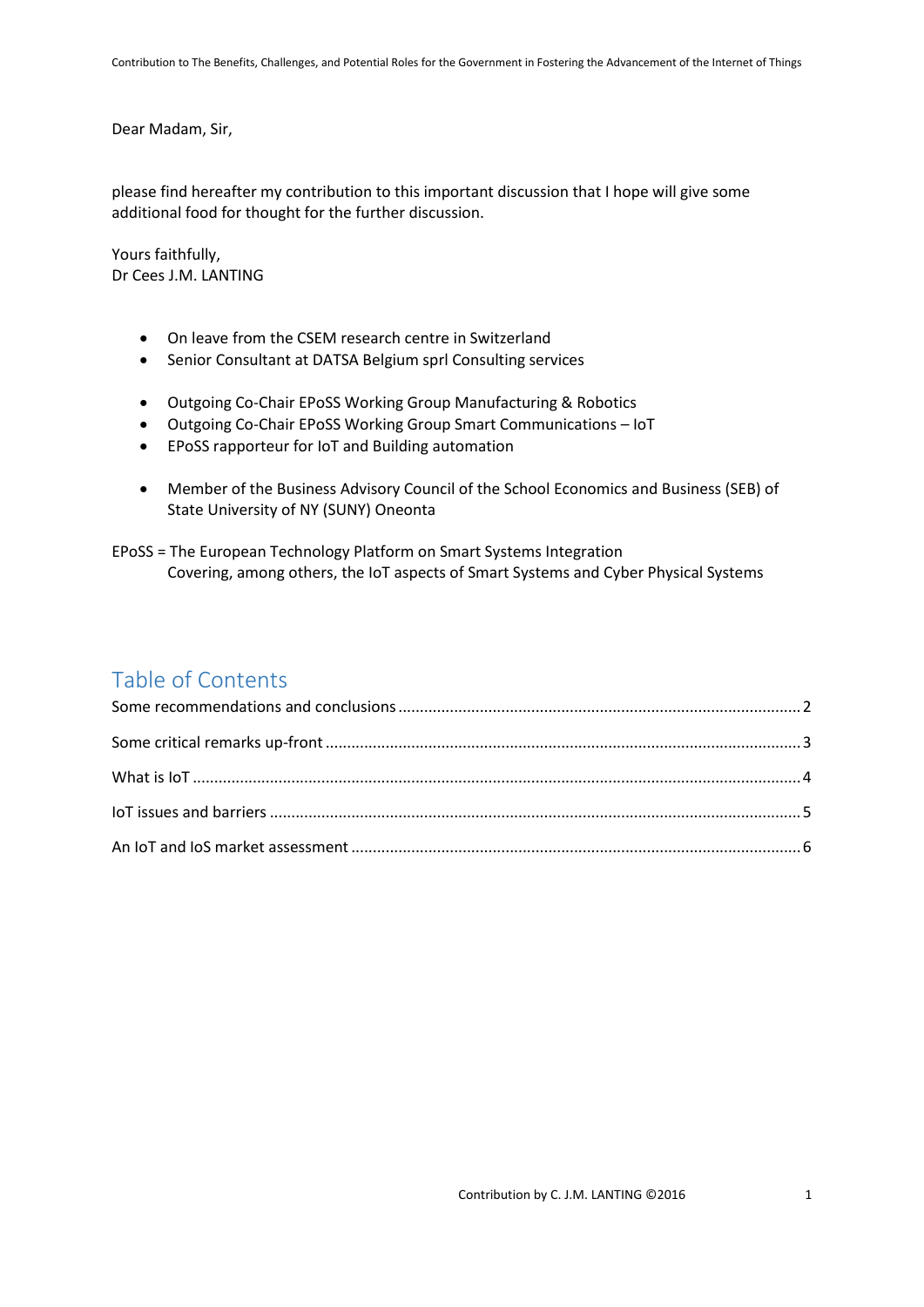# <span id="page-1-0"></span>Some recommendations and conclusions

## **Rate of development and economic lifetime of equipment**

The developing IoT market is wrongly associated with smart phones and the related Google services markets.

Instead, it should be compared with the telecom market: developing slower due to deployment and roll-out delays, and with significant longer economic lifetime of the equipment, in the networks, at private company premises and even at consumer premises.

## **The 'Google business model'**

The 'Google business model' may not work in IoT: whereas in 'the Internet of People' users give away data, even sensitive data, in return for access to some (useful) services, in an IoT environment access to data will be restricted:

## **Market size**

It has to be concluded that, in spite of possibly large numbers of connected devices (estimated at 250 Billion by 2020), the market volume for both equipment and services will be much smaller than expected, and the market will develop slower, so that the market volume per year will be significantly lower than some expectations

## **IoT and possible roles for the Government**

- It would make sense for local, state and federal governments to foster development of equipment and infrastructure for those applications where:
	- o The usage would constitute a significant benefit for society,
	- o While market functioning may not be sufficient
- The regulatory model can be based on three components:
	- o Telecom regulation for the communications infrastructure
	- o Surveillance cameras with view on public or others' property
	- $\circ$  And, the new component, non-imaging devices collecting data (also) from public or others' property
- Needed is a set of rules concerning the ownership of data.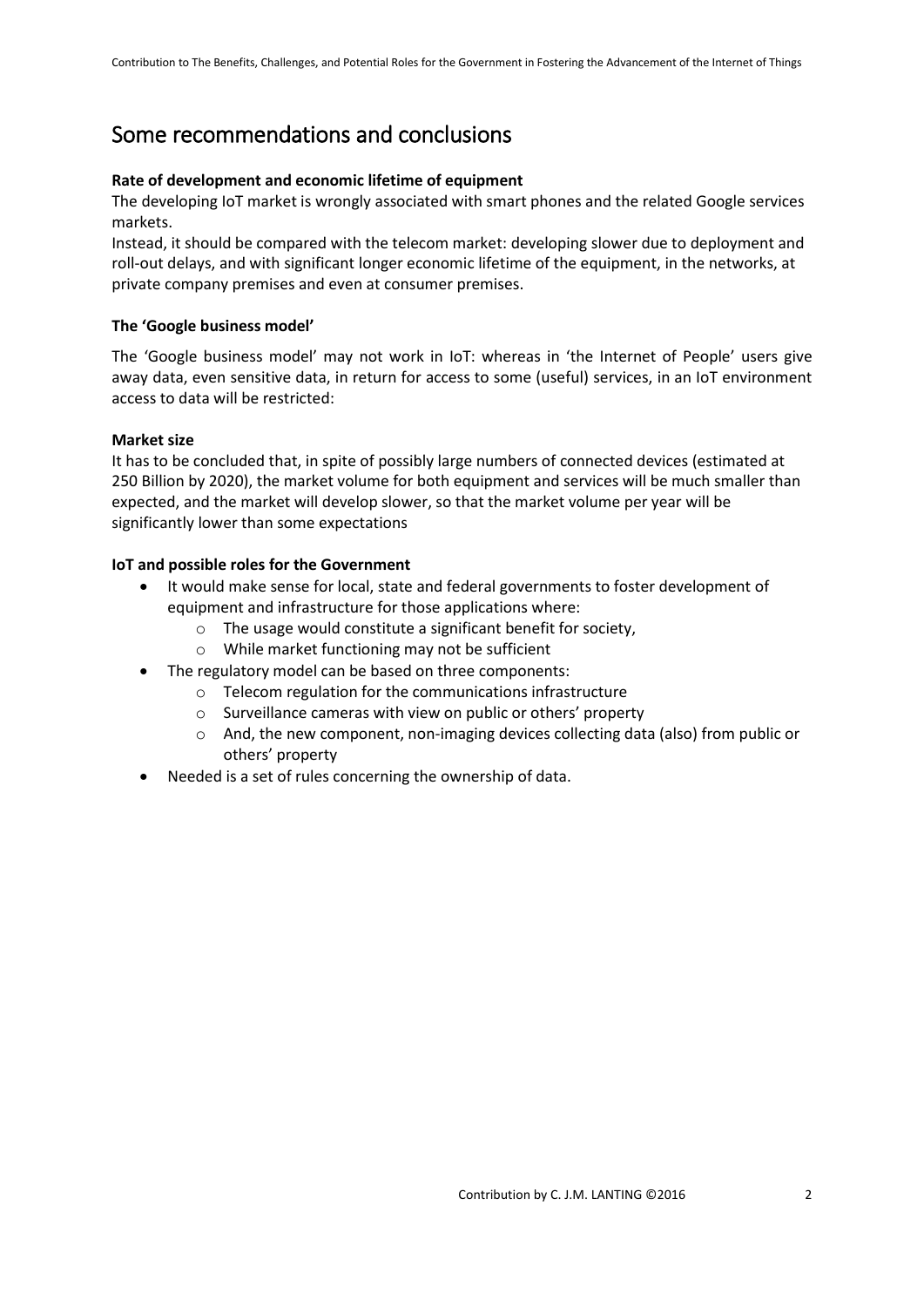#### <span id="page-2-0"></span>**Some critical remarks up-front**

- If everything is seen as IoT, then at least some structuring of 'everything' would be required.
- Everybody knows what IoT, Industry4.0 and Big Data is. Except for the people that understand at least something about it.
- It would be helpful if people that talk about the 'Internet of Things' would at least understand how 'the Internet' works, for example, how they are connected to 'the Internet' (at different moments in time and at different locations).
- 'The Internet' does not exists: there does exist a concatenation of interconnected inter- and intra-nets.
- 'The Internet of People' does not exist: it is software clients running on machines (smart phones, tablets, computers, etc.) that represent the people in 'the Internet': 'the Internet' is, and has always been, fundamentally, 'machine to machine'.
- To understand the integration of IoT in a companies' business processes, at least some understanding of Industry/ie4.0, ESB (Enterprise Service Buss) and ERP (Enterprise Resource Planning) systems would be a requisite.
- IoT is more, much more than Wi-Fi, Bluetooth, Lora, . . . ; it will have to use a large variety of telecom infrastructure, from general purpose  $2^{nd}$ ,  $3^{rd}$ ,  $4^{th}$  and  $5^{th}$  generation mobile services, over specialised IoT telecom services, to satellite communications.
- One could probably make an APP to check with the camera of a mobile phone whether boiling potatoes are cooked. It seems unlikely that many persons would use such an APP, because people don't like to take the risk of eating uncooked or overcooked potatoes. However, 'health' sensors that measure about as good as this Boiled Potato App are in common use. Is well prepared food more important than health, maybe?
- Who invented the IoT concept? The name appears to come from General Electric. But it would be fair to give at least some of the credit to NTT DoCoMo: in the early days of 3G discussions, NTT DoCoMo predicted that more than 50 % of the SIM cards / subscribers to its mobile services would be 'machines' like intelligent fridges.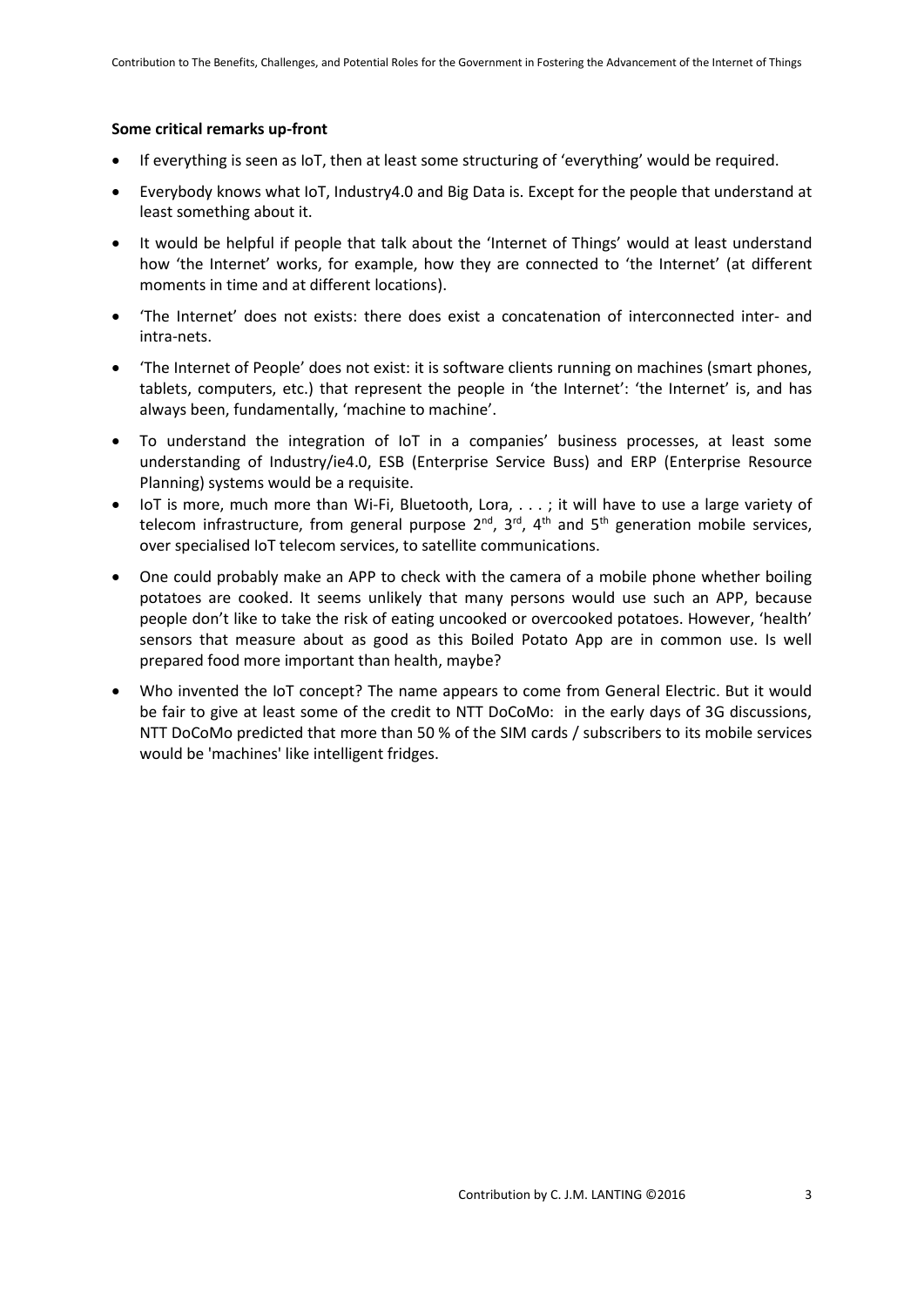## <span id="page-3-0"></span>**What is IoT**

- Possible IoT definitions
	- A definition, differentiating between IoT and IoS «The Internet of Things is the combination of devices centred around sensors, actuators, presence and positioning, distributed computer power, wired and wireless communication on the hardware side, and data collection/warehousing, applications and data analytics on the software side. It constitutes a major enabler for the use of data mining, and, predictive analytics and other big data techniques»
		- (Modified, derived from a Morgan Stanley Research definition).
	- A simpler alternative definition: «The Internet of Things is about making devices communicate that before would not be connected / connectable; it may use 'the internet' as a useful infrastructure"
- IoT is about bringing in other and different categories of 'machines' into 'the Internet'. Then the first thing to do is to define where these categories are different, and try to classify them accordingly, e.g. based on:
	- o Functionality
	- o Behaviour
	- o Communication needs
	- o Etc.
- IoT will likely use 'the Internet' and an IP (Internet protocol) stack, but where possible, and in an appropriate, adapted way.
- IoT and IoS

It is convenient to keep the 'old' distinction between IoT and IoS, as it concerns two different market aspects:

- o IoT-Infrastructure or IoT in restricted sense,
	- and
- o IoT-Services or IoS

However, in the following we will use 'IoT' for the combination of IoT infrastructure and IoT services.

- Wireless communications give an extra degree of freedom, but is not required, and sometimes even unwanted (interference, security, etc.)
- The first generation IoT was considered to be based on Radio Frequency Identification (RFID). RFIDs seem to have been almost forgotten, and with that, the importance of identification and localisation, in addition to sensing, collecting data and actuation.
- In sensing and actuating, 'Things' are not only IoT nodes. Similarly, using doctors as contact point for health, one would expect doctors to report about patients' health, not only about their own health. So, the 'Things' are around the IoT node 'Things', so 'Other Things': one could say, the 'Internet of the Other Things'!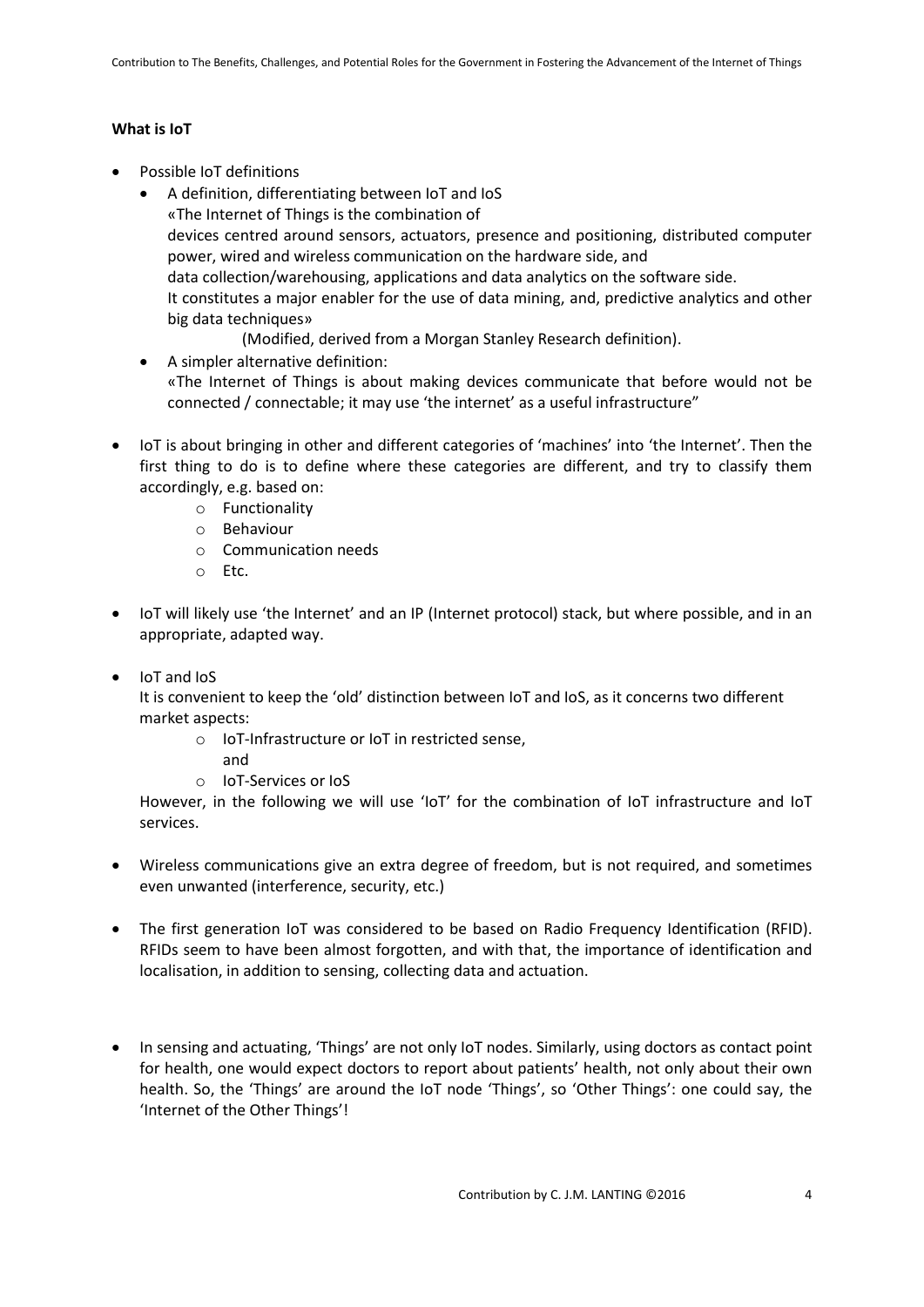#### **IoT technical challenges**

- A clear distinction is to be made between measuring and making smart estimates:
	- $\circ$  Smart estimates may not be a reliable or accurately alternative for measurement (e.g. energy measurement versus 'steps' in wearables, estimating the number of cars and passengers by looking at the number of mobile devices within the range of base stations covering a section of a motorway).
	- $\circ$  However, when measurement is difficult or not possible, smart estimates may be an acceptable alternative (e.g. flow of water in a river).
- The complexity of sensing and actuation / control are often underestimated: measuring and sensing, and actuation and control are sciences by themselves.
- Not all sensors are small and simple; the challenge is therefore also to find alternative, indirect means of measuring that result in measurement systems that are smaller and more suited for integration.
- Actuators may not be small and simple, and an indirect actuation may be required, e.g. low power electric steering higher power electric or electro-hydraulic actuation.
- Virtualisation of sensors and actuators may be a valuable tool simplifying introduction of new sensors and actuators, but oversimplification will lead to unsuitable and even dangerous usage situations and unsatisfactory performance.
- IoT platforms need therefore to be sufficiently aware of and represent actuators, sensor system characteristics and limitations, and applicable measurement and control algorithms; an important challenge for sensor nodes is therefore to have sufficient access to the development of matching function in gateways, 'platforms' and generic applications

#### <span id="page-4-0"></span>**IoT issues and barriers**

The main IoT and IoS barriers are:

- Data access and ownership management, including privacy
	- o Who owns the data, in particular data collected about others' things?
	- o How is transfer of ownership and transfer of access right managed?
- Security
	- o protection against unauthorised access (hacking)
	- o protection against false data introduction (hacking)
	- o protection against blocking access etc.
- The cost of developing and deploying infrastructure, including specialised sensing and actuation nodes
- The time necessary for the deployment of IoT infrastructure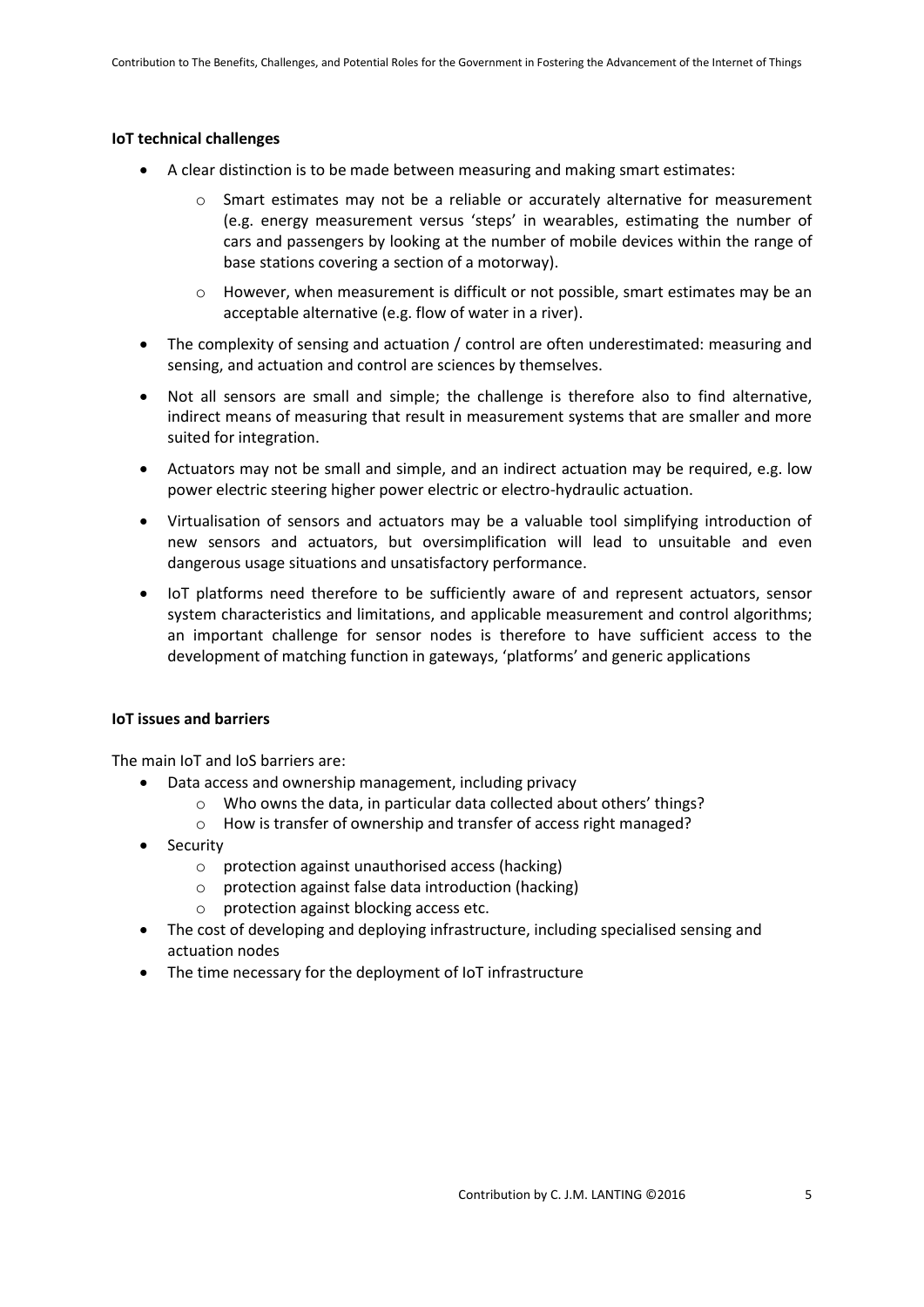## **Data access and ownership management**

- Required is access and data ownership management
	- o Access control and Privacy
	- o Security
- The owner or operator of the sensor is implicitly the owner of the data generated
	- $\circ$  Example: the owner or operator of a car owns the data generated, the dealership should have the owner's permission to access the data for a specific purpose
	- o Example: elevator in multi-tenant building (ownership and access agreements)

## <span id="page-5-0"></span>**An IoT and IoS market assessment**

- The IoT and IoS market cannot be more than a percentage of the cost savings that it helps to bring about, therefore only a few percent of the value of the markets to which IoT is applied as a tool
- Rate of development and economic lifetime of equipment
	- o The developing IoT market is wrongly associated with smart phones and the related Google services markets.
	- $\circ$  Instead, it should be compared with the telecom market: developing slower due to deployment and roll-out delays, and with significant longer economic lifetime of the equipment, in the networks, at private company premises and even at consumer premises.
- IoT communications infrastructure and equipment market assessment
	- o Communications infrastructure market:
		- **EXTER** extension of capacity of existing and developing general purpose communications infrastructure
		- roll-out of dedicated IoT communications infrastructure (e.g. LORA, etc.)
	- o IoT equipment market assessment
		- Consumer market: high volume medium consumer value, low IoT content value
		- General purpose equipment: medium volume, low to medium IoT value
			- Specialised IoT measurement and actuation equipment: low volume medium to high value
	- o IoT services market
		- **Consumer market:** 
			- Risks to be tools for publishing / publicity, but by itself not profitable (Google model)
		- Tools and related services market:
			- Medium size market for tools and related services, addressing mainly bigger organisations as customers
		- **Services market:** 
			- Services for small companies, either customised and expensive, or affordable 'standard', reusable services
- It has to be concluded that, in spite of possibly large numbers of connected devices (estimated at 250 Billion by 2020),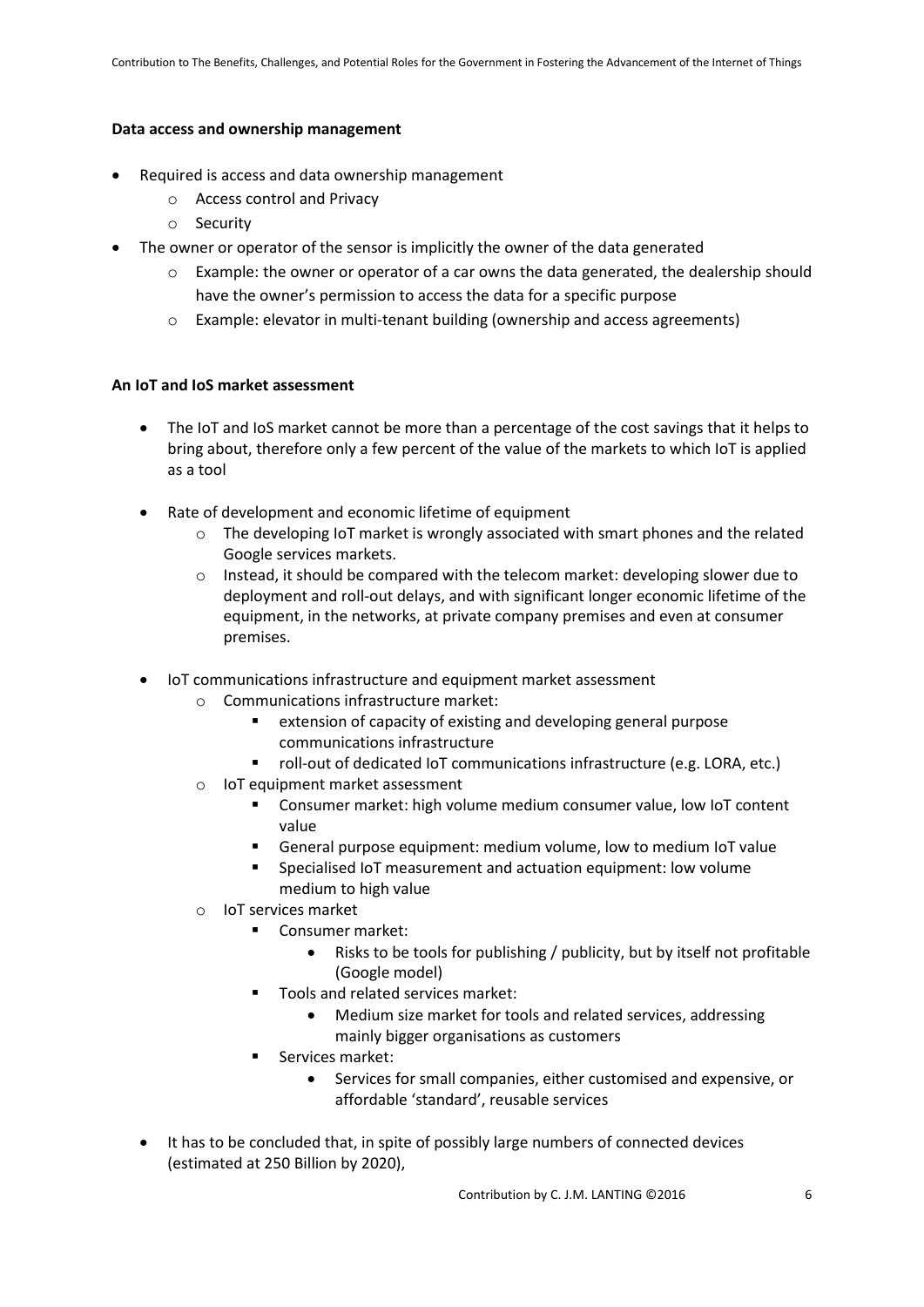- $\circ$  the market volume for both equipment and services will be much smaller than expected by a number of market studies
- o the market will develop slower, so that the market volume per year will be significantly lower than some expectations
- The 'Google business model' may not work in IoT: whereas in 'the Internet of People' users give away data, even sensitive data, in return for access to some (useful) services, in an IoT environment access to data will be restricted:
	- $\circ$  An important additional sensing and communications infrastructure is a prerequisite
	- o Access to collected data will likely be restricted by owners, e.g. companies, for reason of security, privacy, or for protecting the collected data because of its commercial value.

With that, also the application of Big Data principles may be constrained as in addition to fully owned data, only some data will be available publicly, while access to other data risks to be at a cost and/or conditional.